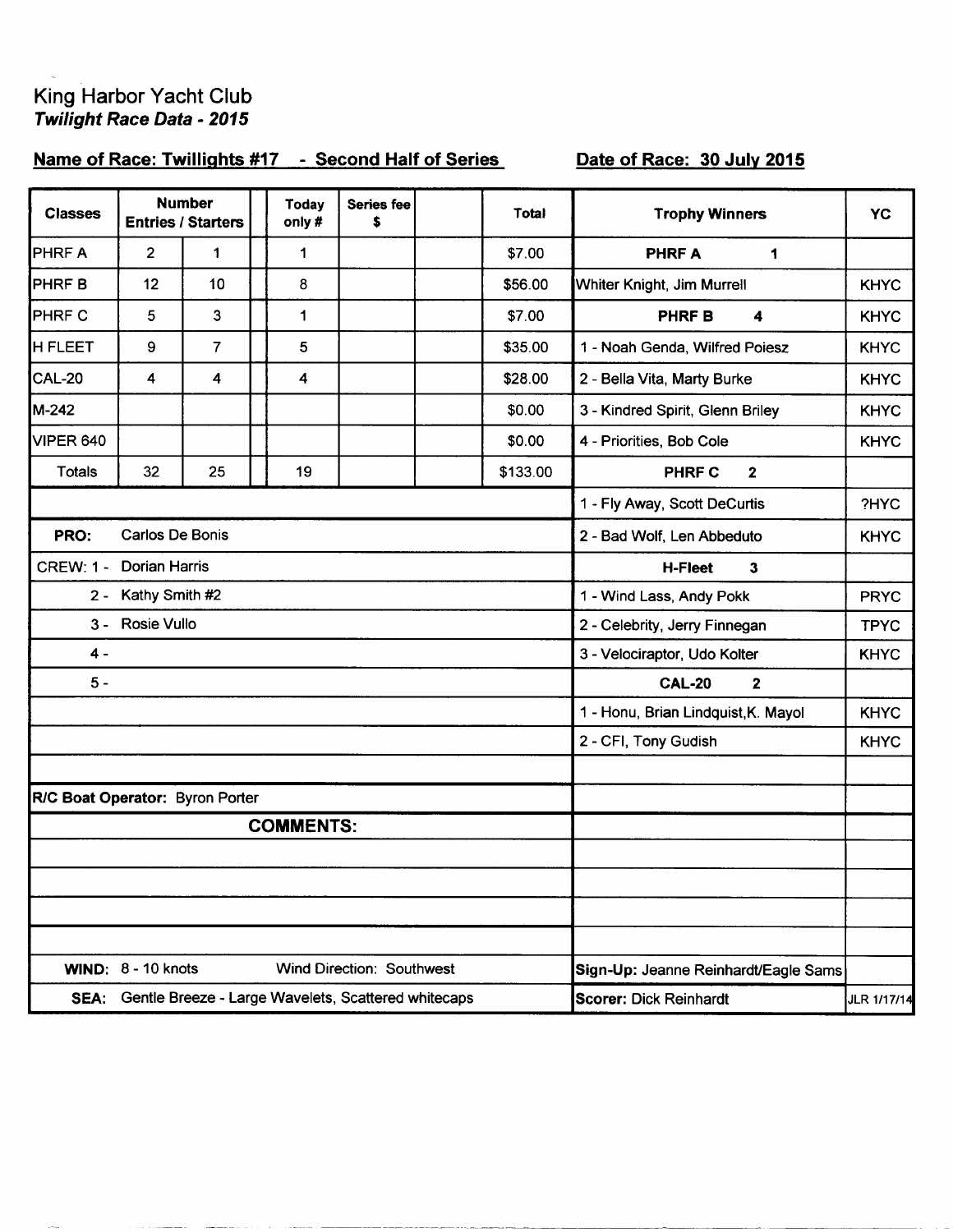

|             | <b>Rank</b>    | Sail No. | <b>Boat</b>                        |                                | Rating | <b>Time</b> | <b>Time</b> | <b>Boat Type</b> | Club           |
|-------------|----------------|----------|------------------------------------|--------------------------------|--------|-------------|-------------|------------------|----------------|
| $RF-A$      |                |          | Time on Time / Start Time 18:30:00 |                                |        |             |             |                  |                |
|             |                | 888      | Whiter Knight (10)                 | Jim Murrell                    | 13     | 19:22:12    | 01:00:16    | Farr 40          | <b>KHYC</b>    |
| DNS         | 3              | 4417     | Distraction $(*)$                  | Jeffery Coyle                  | 36     |             |             | Xp 44            | <b>KHYC</b>    |
| <b>RE-B</b> |                |          | Time on Time / Start Time 18:15:00 |                                |        |             |             |                  |                |
|             |                | 46879    | Noah Genda                         | Wilfred Poiesz                 | 81     | 19:12:23    | 00:59:07    | Bravera 29       | <b>KHYC</b>    |
|             | $\overline{2}$ | 56136    | Bella Vita [*]                     | Marty Burke                    | 75     | 19:12:02    | 00:59:19    | Ben 36.7         | <b>KHYC</b>    |
|             | 3              | 173      | Kindred Spirit                     | Glenn Griley                   | 111    | 19:15:35    | 00:59:35    | Viper 640        | <b>KHYC</b>    |
|             | 4              | 87309    | Priorities (*)                     | Bob Cole                       | 99     | 19:16:01    | 01:01:07    | Olson 30         | <b>KHYC</b>    |
|             | 5              | 42757    | Tigger $(*)$                       | Fred & Suzanne Cottrell        | 84     | 19:14:50    | 01:01:21    | J 33             | <b>KHYC</b>    |
|             | 6              | 87027    | Flying Dutchman (*                 | Jason Herring/ R.Van Kreuninge | 90     | 19:16:55    | 01:02:53    | Hobie 33         | <b>KHYC</b>    |
|             | 7              | 60       | Tensor                             | John Selmon                    | 111    | 19:19:20    | 01:03:16    | Viper 640        | <b>KHYC</b>    |
|             | 8              | 72       | Despicable                         | Joel Sprague                   | 84     | 19:19:00    | 01:05:37    | J 92 S           | <b>RBYC</b>    |
|             | 9              | 97626    | Nitro                              | Matt Bartley                   | 84     | 19:19:22    | 01:05:59    | J 33             | <b>KHYC</b>    |
|             | 10             | 46192    | H <sub>2</sub> Blue                | Ross Moore                     | 108    | 19:22:04    | 01:06:15    | J 92             | <b>KHYC</b>    |
| <b>DNS</b>  | 13             | 57990    | Hot Rum                            | Al Castillon/ Richard Parlett  | 117    |             |             | CF 33            | <b>RBYC/CB</b> |
| OCS         | 14             | 46575    | Calais                             | Jerry Hunter                   | 81     | 00:00:19    |             | Dencho 33        | <b>KHYC</b>    |
| $RF-C$      |                |          | Time on Time / Start Time 18:20:00 |                                |        |             |             |                  |                |
|             |                | 97228    | Fly Away [SD]                      | Scott DeCurtis                 | 150    | 19:17:52    | 00:53:44    | Martin 242       | ?HYC           |
|             | $\overline{2}$ | 97321    | Bad Wolf (*)                       | Len Abbeduto                   | 150    | 19:18:46    | 00:54:34    | Martin 242       | khyc           |

**PHRE-B** 

PHRF-C

PHRF-A